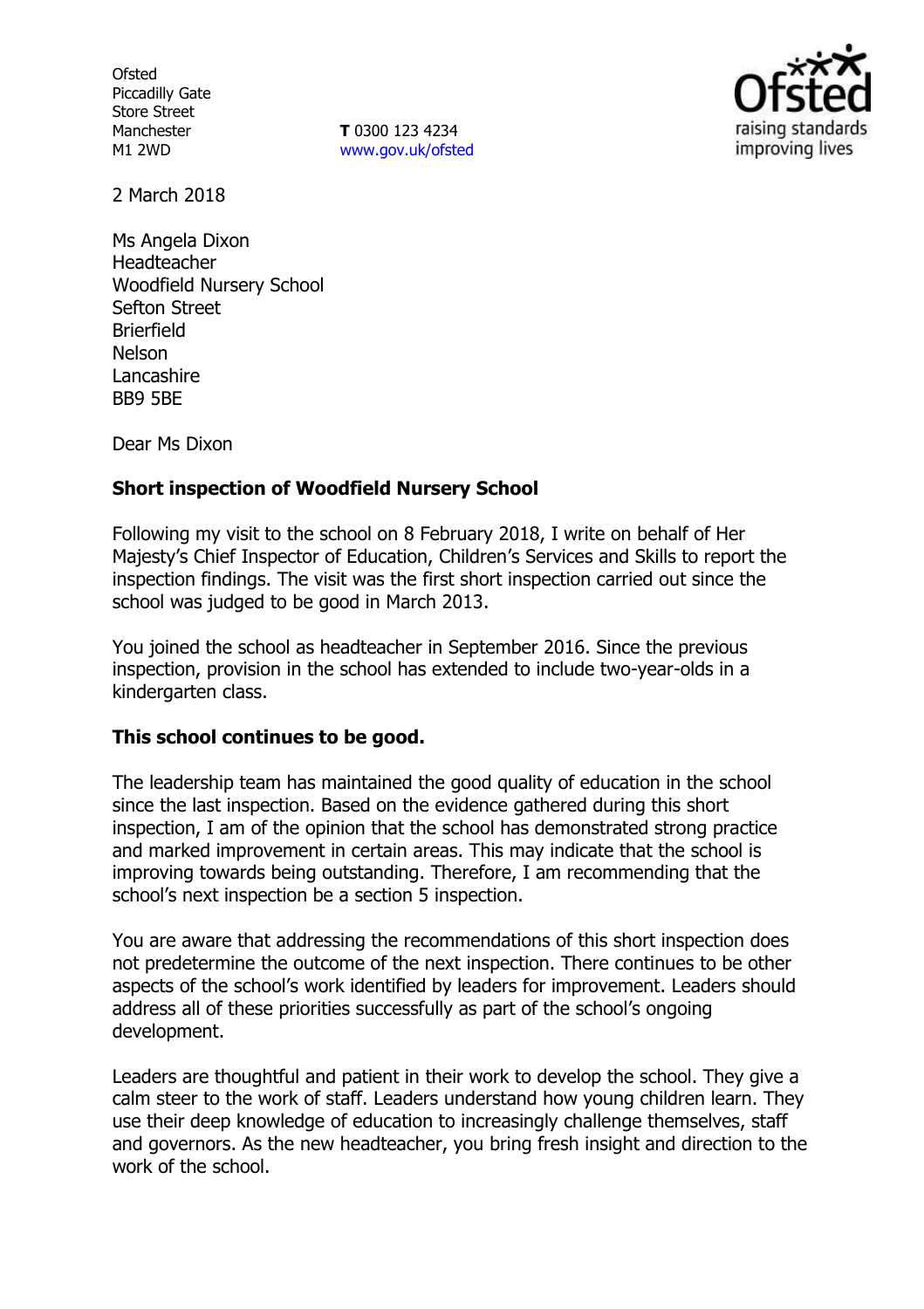

Since the previous inspection, leaders have taken many successful steps to improve the quality of teaching in the school. Staff now have better links with other local schools and more helpful training. Leaders check the quality and impact of staff's work carefully. They give teachers and teaching assistants more precise and individual help to improve their skills in observing, supporting and extending children's learning. Staff confidence and their ability to teach is blossoming.

This is a school where staff and leaders are interested genuinely in what children do and say. Staff make frequent use of children's individual interests to plan exciting learning activities. Children gain from learning in classrooms and outdoor areas which are enticing and well arranged. Two-year-olds, as well as their older peers, arrive at school calm, happy and keen to learn. Parents told me that their children even want to come to school at the weekend. Staff celebrate children's comments, model making and writing very positively in attractive displays in classrooms and corridors.

Children's progress has improved rapidly since inspectors last visited the school. In the kindergarten and the Nursery, children make stronger progress across subjects. This is because of skilful teaching and staff's more precise, ambitious expectations for what children can achieve. Currently, governors understand children's overall achievement but less so their progress in individual areas of learning.

Leaders are correct that improving children's attainment in mathematics is a current area for improvement. Staff and leaders take numerous actions to improve the quality of teaching and children's learning in this subject. For example, staff identify and support quickly those children who need extra help to count. As a result, children's counting skills are much improved. You continue to take steps to improve mathematics further.

Classrooms are a calm oasis of learning. All staff, including each child's key person, support learning expertly. This helps children to improve their confidence as learners. Children, including those who speak English as an additional language, communicate happily with one another because of the skilled, sensitive support they receive. Children manage their feelings and behaviour very positively because they understand school rules. Staff help them to listen, think and act thoughtfully. This shows that leaders are maintaining an important strength of the school, as identified at the previous inspection.

# **Safeguarding is effective.**

Staff are vigilant. They have regular, open discussions with parents and carers about their children's well-being. Staff and leaders are knowledgeable about child protection because of their frequent training. Staff remain fully up to date about local and national safeguarding issues. Three trained, senior staff share the leadership role for safeguarding. This means that high-level expertise is always available on site to review any staff concerns about children's care and protection. Leaders link fully to other agencies. They know when to seek advice about possible safeguarding issues and when to chase referrals. Leaders know the local community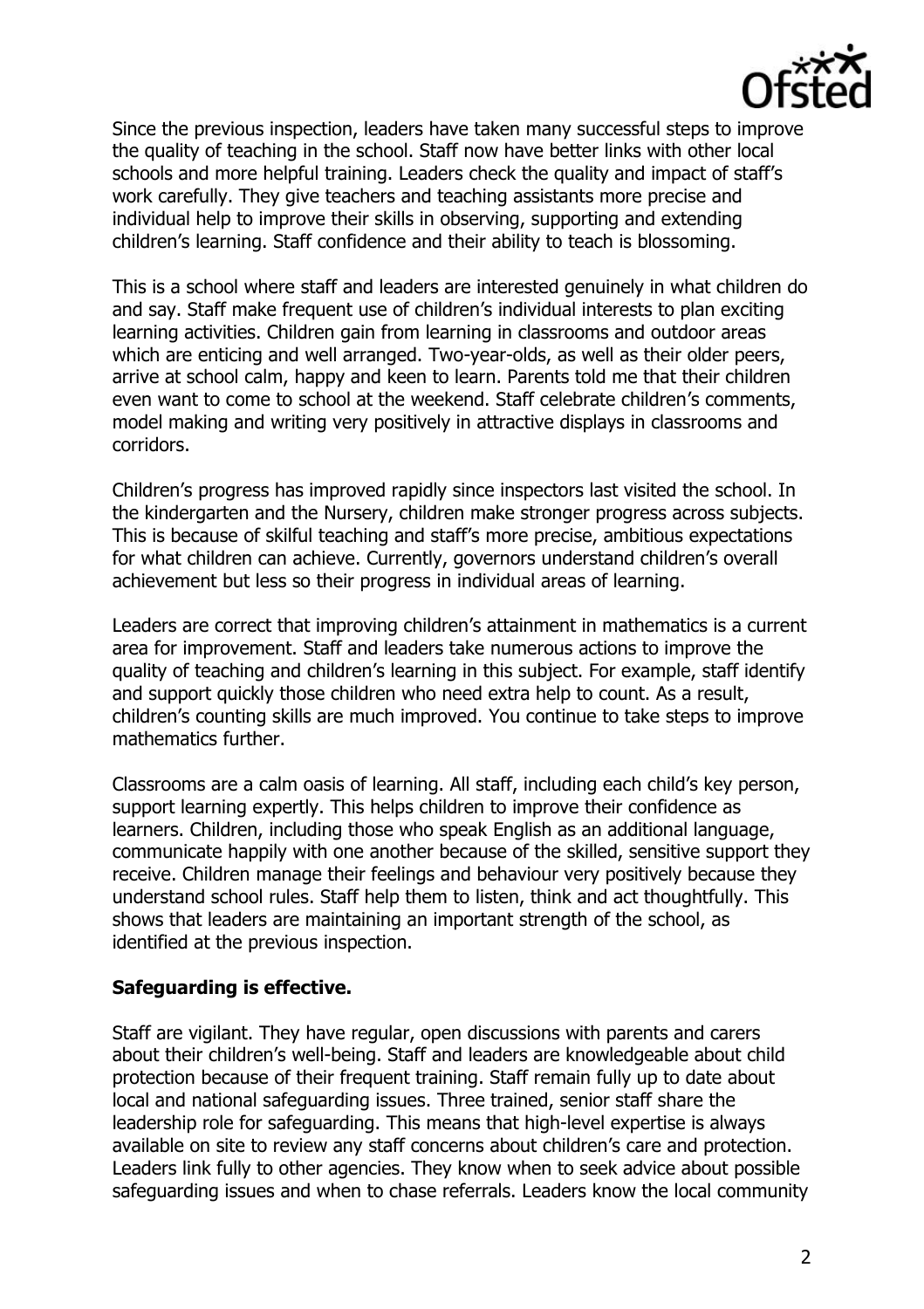

well and the main local risks to children and their families. Leaders check how the school responds to these challenges. They make sure the children have regular opportunities to learn about keeping themselves safe, including when they are online.

Leaders make sure that the school's safeguarding arrangements keep children, families and staff safe. You research national developments. You are already informed about proposed changes to the statutory guidance, 'Keeping children safe in education'. Governors are trained in safeguarding. They maintain an appropriate overview of the school's work. Even so, leaders continue to strengthen governors' knowledge and skills to check and challenge the school's safeguarding arrangements more thoroughly.

# **Inspection findings**

- $\blacksquare$  I saw clear evidence that the quality of teaching is improving significantly. Staff support children's language and communication skills ably. Staff demonstrate patience, genuine listening and just the right amount of new and familiar language to help children to speak. Staff seize any opportunity they can to carefully extend children's understanding of the sounds that letters make. Staff participate in children's play skilfully. They encourage and extend children's learning through their use of good questioning. Teaching assistants' and teachers' skills are improving rapidly because leaders are sharpening arrangements to review and develop the work of individual staff. Over several years, leaders have strengthened the school curriculum. Children, including twoyear-olds, gain from a broad and fascinating range of activities. For example, children learn to make fires safely, and find and identify shapes in the environment, as well as learning to clear overgrown bushes from the school garden.
- $\blacksquare$  From starting points well below what is typical, children make rapid gains in their knowledge, understanding and skills across the curriculum. Children are confident to explore, investigate and try out new experiences. Children, including those who speak English as an additional language, flourish in their skills and confidence to communicate. Leaders and staff use assessments of children's learning much more successfully than in the past to identify aspects for improvement. Leaders are undertaking extensive work to identify the achievement of different groups of children. You acknowledge that governors need to understand even more the information you give them about children's progress.
- **Provision for two-year-old children in the kindergarten class is a strength of the** school. Staff working with this youngest age group have a detailed understanding of child development. They make sure the classroom for two-year-olds is very attractive and comfortable. Staff set out high-quality resources thoughtfully. These capture children's attention and they are eager to learn. Staff arrange links with parents thoughtfully. Children develop their confidence and ability to communicate and play cheerfully with others because staff provide carefully planned support. This assists the youngest children to settle very happily and to love their days at school. Leaders make sure that a qualified teacher supports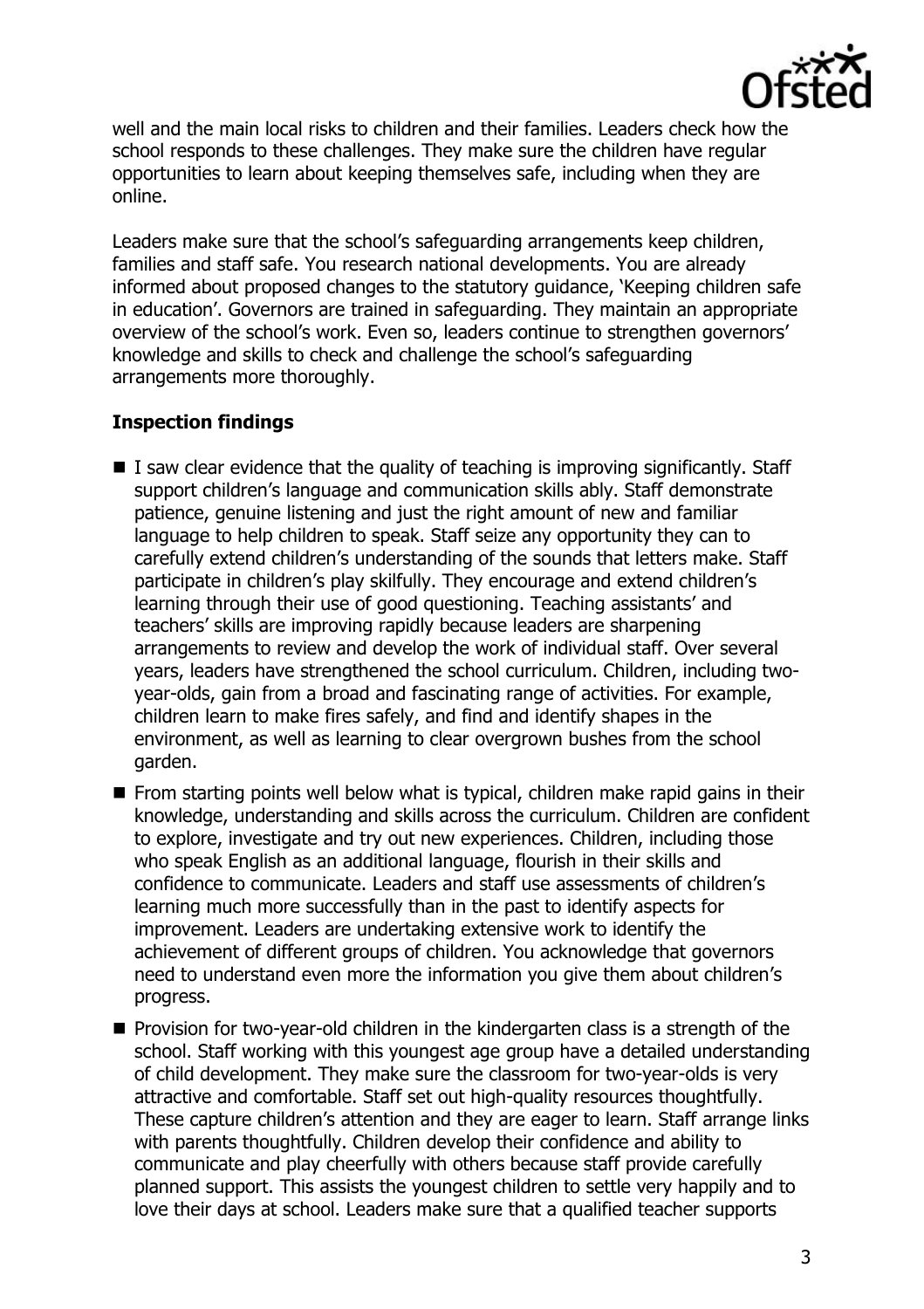

colleagues' work frequently as part of the kindergarten team.

■ Your prompt and precise reviews of children's learning in 2017 led you to prioritise mathematics as an area for improvement. You are giving staff more high-quality teaching resources, training and support. Staff are becoming more skilled and confident in their teaching of mathematics. They gain from their discussions with colleagues in other schools, including when recently visiting an outstanding school where the teaching of this subject is a strength. Staff seek and use as many opportunities as possible to develop children's mathematical understanding and their vocabulary. They present children with better opportunities to solve problems. Staff assist children to explain and justify their choices in tasks and games. Staff help children to understand mathematics in real-life situations, such as which sticks in the nursery garden are the longest. As a result, children enjoy mathematics and are starting to achieve more strongly in their skills and knowledge. You continue to act to strengthen staff's understanding of mathematics in the early years and to review in greater detail how to refine teaching and learning further.

# **Next steps for the school**

Leaders and those responsible for governance should ensure that:

- planned actions to strengthen mathematics build on the recent marked improvements in teaching and the stronger progress of children throughout the school
- $\blacksquare$  governors develop a full understanding of the achievement of children in different areas of learning.

I am copying this letter to the chair of the governing body, the regional schools commissioner and the director of children's services for Lancashire. This letter will be published on the Ofsted website.

Yours sincerely

Tim Vaughan **Her Majesty's Inspector**

# **Information about the inspection**

I met with you and both classroom teachers to discuss improvements since the previous inspection. You and I jointly observed children's learning in the kindergarten and the Nursery class. I spoke with some parents as they dropped their children off at school. I reviewed the 12 responses to Ofsted's online survey, Parent View. I looked at school information about the progress made by past and current children, including a number of books showing their recent learning activities. I considered an example record of an individual child's learning. I looked at examples of children's work on display around the school.